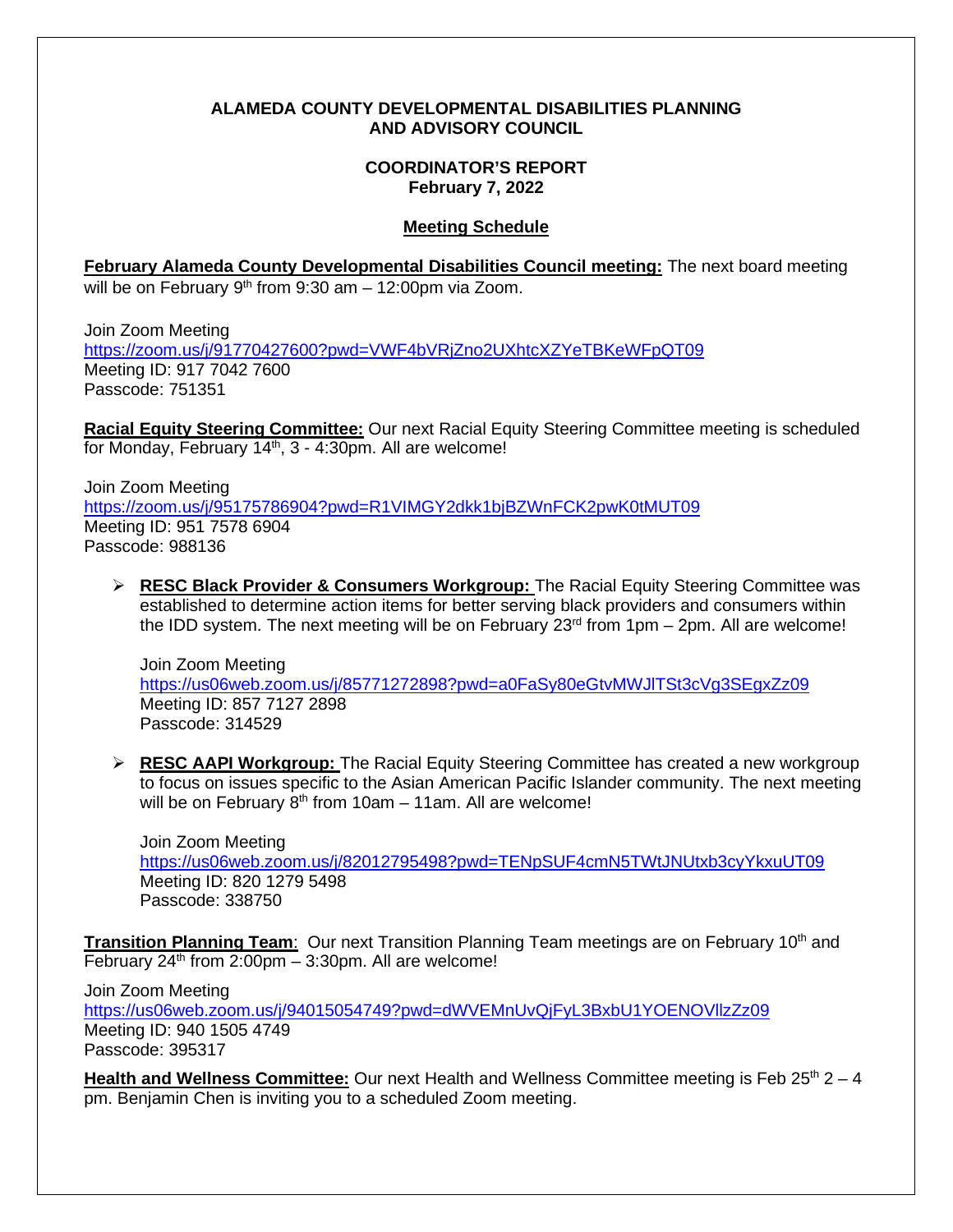Join Zoom Meeting

<https://us06web.zoom.us/j/85825497288?pwd=OUNaTGNvbUQwaWhYL1A5VTZkWHk2dz09> Meeting ID: 858 2549 7288 Passcode: 220463

**Committee on Aging:** The Committee on Aging is a joint committee with Contra Costa County's DD Council. The next meeting will be on February  $8<sup>th</sup>$  from  $1 - 2$ pm. All are welcome! Please email Marianne Iversen [Marianne@dscba.org](mailto:Marianne@dscba.org) for more information.

**East Bay Legislative Coalition on Developmental Disabilities:** Our next EBLC Meeting is scheduled for March  $2^{nd}$ , 10am – 12pm. All are welcome!

Join Zoom Meeting <https://cchealth.zoom.us/j/91070076056?pwd=NGp6Q0c4TnByNzd2SndlYTRNU0lxZz09> Meeting ID: 910 7007 6056 Passcode: 718088

**DDC Executive Committee:** Our next Executive Committee meeting will be held on February 16<sup>th</sup>, 12pm – 1:30pm. **Please note this is a different time from our usual meeting time.** 

Join Zoom Meeting <https://zoom.us/j/99520068595?pwd=SmtOdDl6SlZzVWViVnM2SitFSFZPUT09> Meeting ID: 995 2006 8595 Passcode: 963075

**Membership Committee:** Our next Membership Committee meeting is TBD.

**HireAble:** The next HireAble meeting will be held on February 28<sup>th</sup> from 3pm – 4:30pm.

**RCEB Board Meeting**: The next RCEB Board meeting is on February 28<sup>th</sup> from 7pm – 9pm. Zoom details can be found on the [RCEB website.](https://www.rceb.org/events/)

**RCEB Bi-Monthly Community Event:** The next RCEB Community Event can be found on the [RCEB](https://www.rceb.org/events/)  [website.](https://www.rceb.org/events/)

**RCEB Diversity & Equity Committee:** The next RCEB Diversity & Equity Committee meeting is on February  $28<sup>th</sup>$  from 5:30pm – 6:45pm. Zoom detail can be found on the [RCEB website.](https://www.rceb.org/events/)

RCEB Provider/Vendor Advisory Council: The next RCEB PVAC meeting is on February 11<sup>th</sup> from 9:30am – 11:30am. More details can be found on the [RCEB Website](https://www.rceb.org/about-us/board-directors/board-committees/providervendor-advisory-committee/)

**SCDD/RCEB Self-Determination Local Advisory Committee:** The next Self-Determination meeting is scheduled for February  $7<sup>th</sup>$  from  $7<sub>pm</sub> - 8:30<sub>pm</sub>$ . The Zoom link can be found on the [RCEB website.](https://www.rceb.org/events/)

**State Council on Developmental Disabilities Regional Advisory Committee Meeting:** The next Bay Area SCDD RAC meeting will be held on February 23<sup>rd</sup> from 6:30pm - 9:00pm. More details can be found on the [SCDD website.](https://scdd.ca.gov/councilcalendar/)

**DDC Membership:** Board membership requirements include living or working in Alameda County, having a serious interest in the developmental disabilities system and a commitment to attend meetings. Board members are also encouraged to share in the committee work of the Council. The Membership Committee encourages interested applicants to attend two or three meetings prior to application. Board applications can be found on the website.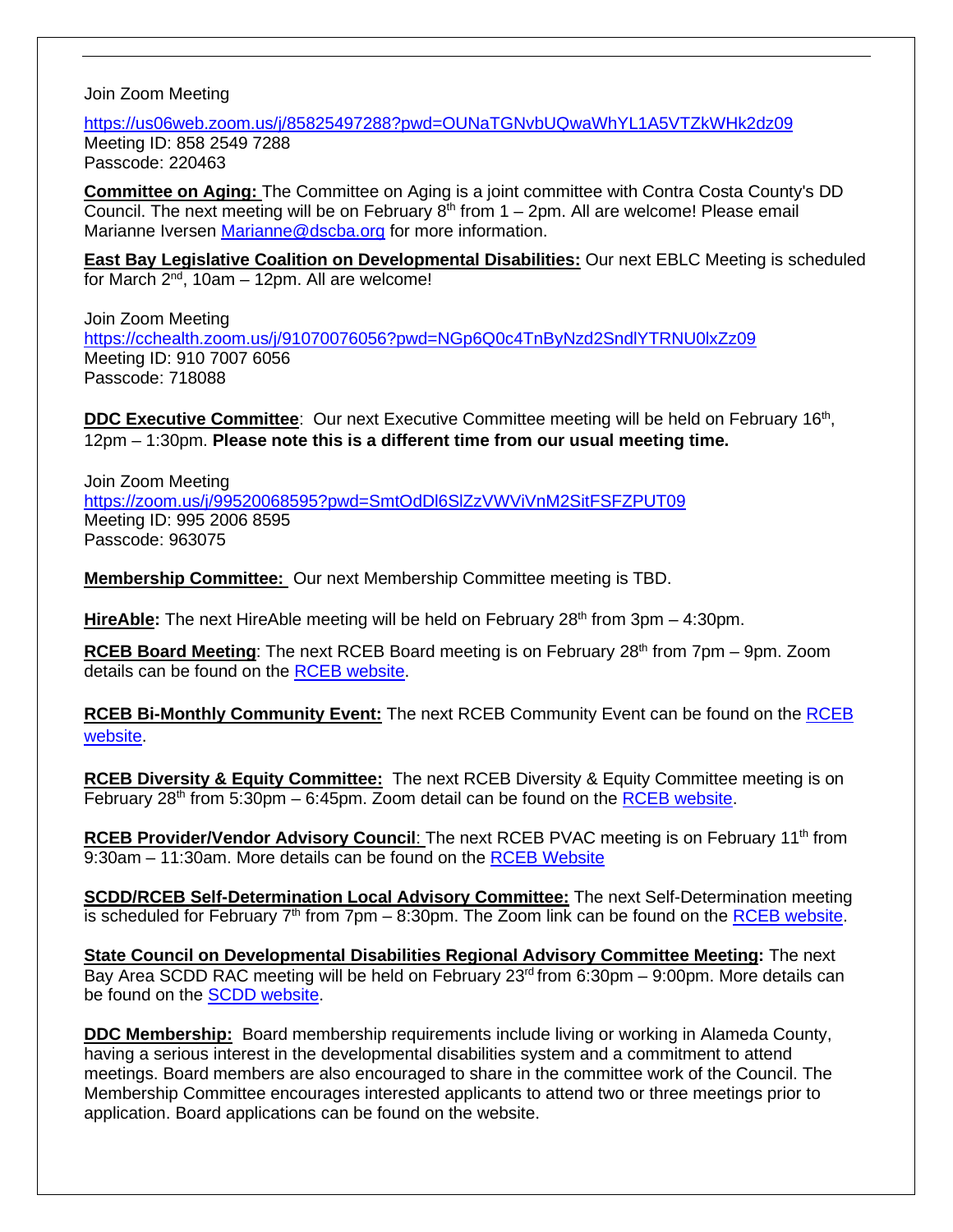No endorsement should be implied by Alameda County Public Health or the Developmental Disabilities Council by the inclusion of conferences, news or editorial links.

## **Resources**

- ◆ **FCC Emergency Broadband Benefit Program** | [Fact sheet](https://docs.fcc.gov/public/attachments/DOC-370355A1.pdf) | [Webpage](https://www.getemergencybroadband.org/) | [Video from Stephen Dale](https://www.youtube.com/watch?v=3xy1EI1YXkk) Beginning May  $12<sup>th</sup>$ , monthly discounts towards broadband service are available for eligible households. The discount is \$50 – 75 per month (plus \$100 for equipment) on internet service. Households can apply in three ways:
	- o Contact your preferred [participating broadband provider](https://www.fcc.gov/emergency-broadband-benefit-providers) directly to learn about their application process.
	- o Go to [GetEmergencyBroadband.org](https://www.getemergencybroadband.org/) to apply online and to find participating providers near you.
	- $\circ$  Call 833-511-0311 for a mail-in application, and return it along with proof of eligibility to: Emergency Broadband Support Center / P.O. Box 7081 / London, KY 40742
- ♦ **In-Home Vaccinations**

Alameda County is offering in-home COVID-19 vaccines for individuals with disabilities. To schedule an appointment, please call 510-208-4VAX or visit:<https://bit.ly/AlCoSignUp>

- ♦ **Highland/Eastmont Teledentistry program:** The Office of Dental Health has a teledentistry program for children and adults with IDD. Video visits and initial assessments can be conducted virtually in the home. Eligibility is for those 1) on Medi-Cal; 2) Smartphone with a camera. To schedule an appointment or find out more contact Shawanna Emerson at (510) 567-5771, or [semerson@alamedahealthsystem.org](mailto:semerson@alamedahealthsystem.org)
- ♦ **Stephen Beard of Keller Williams Realty Oakland/Berkeley hosts recurring FREE seminars on Accessible Home Ownership all over the Bay Area.** These seminars are designed specifically to address the real estate needs and concerns of people with disabilities and their families. Information is available directly from Stephen's website: [www.accessiblehomesforyou.com](http://www.accessiblehomesforyou.com/)  or by calling (510) 364-6795.
- ♦ **Marty Omoto's CDCAN Reports**: *[www.cdcan.us](http://www.cdcan.us/)*
- ♦ **Assistive Technology Network** If you need help finding assistive technology, the AT Network is the place to contact. Website: [www.ATNET.org](http://www.atnet.org/) or (800) 390-2699.
- ♦ **FCSN Schedule of Family Support Gatherings:**  Contact: FCSN East Bay program coordinator, 2300 Peralta Blvd, Fremont [www.fcsn1996.org](file://www.fcsn1996.org)
- ♦ **Medical Baseline Program |** [Apply Here](https://www.pge.com/en_US/residential/save-energy-money/help-paying-your-bill/longer-term-assistance/medical-condition-related/medical-baseline-allowance/medical-baseline-covid19.page)

The Medical Baseline Program (also known as Medical Baseline Allowance) is for residential PG&E customers that rely on power for medical and independent living needs. Eligible PG&E customers may benefit from lower monthly energy bills and receiving extra notifications in a Public Safety Power Shutoff event. For more information, please [click this link.](https://www.pge.com/en_US/residential/save-energy-money/help-paying-your-bill/longer-term-assistance/medical-condition-related/medical-baseline-allowance/medical-baseline-allowance.page?cid=ps_MedicalBaseline_MB_20210301_ApplyNow_Google_All_na&gclid=Cj0KCQjw2tCGBhCLARIsABJGmZ5fWx7vf5jeU619p0KBbYdcX7QdKh0sVFOiFh5zkNosVa--orUKURgaAp2vEALw_wcB)

## ♦ **PG&E Address Alerts |** [Sign-up now](https://pgealerts.alerts.pge.com/outages/psps-address-alert/)

PG&E now offers address alerts to non-account holders who want to know about Public Safety Power Shutoffs (PSPS) that may impact homes, work, schools or other important locations. Sign-up and stay informed about clients, consumers, or friends and loved ones by receiving alerts during the event of a PSPS shutoff.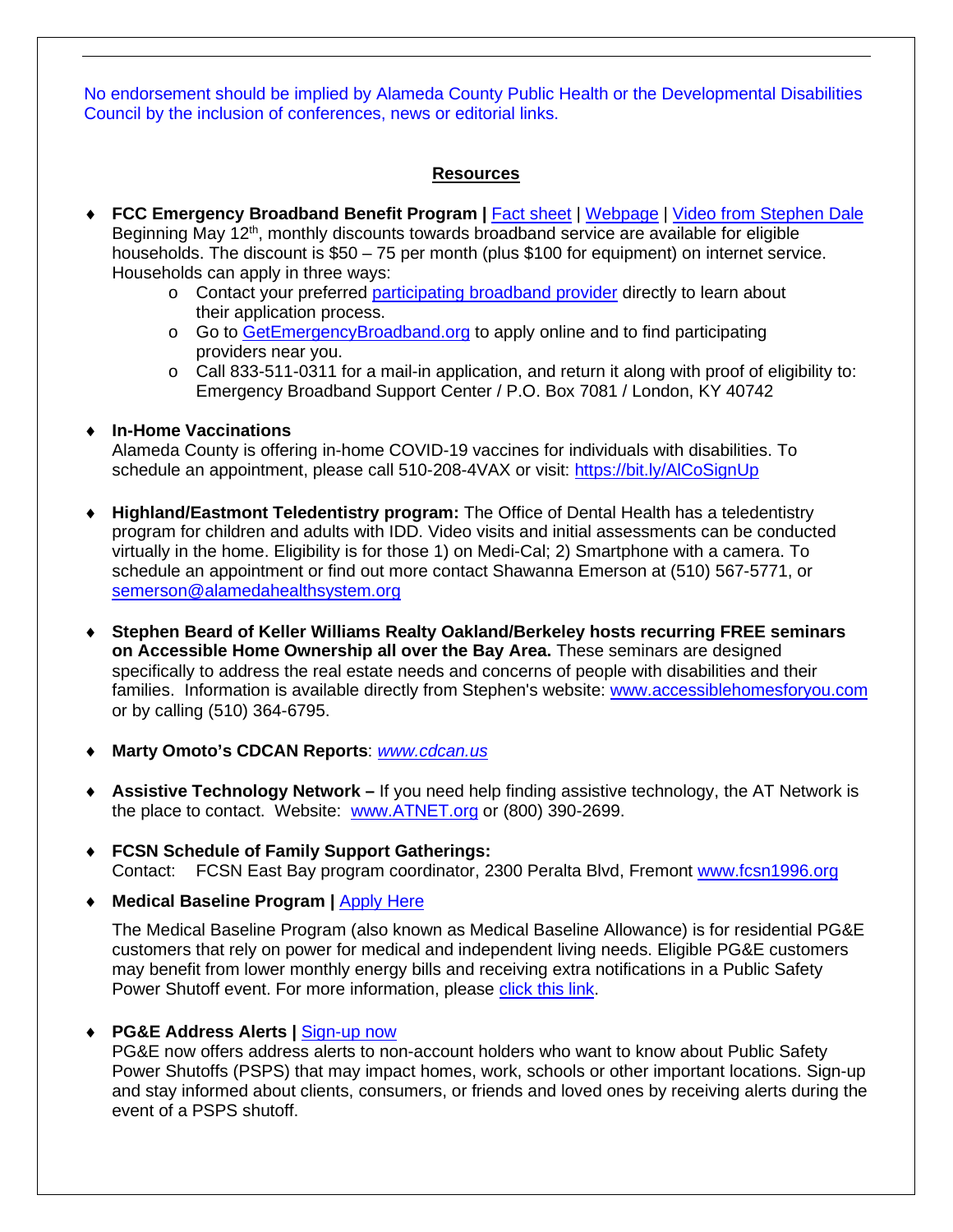## ♦ **PG&E Wildfire Webinars |** [Register Here](https://www.pge.com/en_US/safety/emergency-preparedness/natural-disaster/wildfires/community-wildfire-safety-open-house-meetings.page?WT.mc_id=Vanity_firesafetywebinars)

PG&E hosts wildfire safety webinars for community members interested in learning about the Community Wildfire Safety Program. Community members are encouraged to attend to learn more about wildfire safety and emergency preparedness, virtually meet with PG&E representatives, and ask questions and share feedback. For upcoming dates and past webinars, please [click here.](https://www.pge.com/en_US/safety/emergency-preparedness/natural-disaster/wildfires/community-wildfire-safety-open-house-meetings.page?WT.mc_id=Vanity_firesafetywebinars)

## ♦ **PG&E Portable Battery Program |** [Learn More](https://pgebatteryprogram.com/)

PG&E's Portable Battery Program provides no-cost backup batteries to lessen the impact of Public Safety Power Shutoff (PSPS) events on customers who rely on medical devices. Eligible customers are those that meet the following criteria: enrolled in the Medical Baseline program; Enrolled in [California Alternate Rates for Energy \(CARE\) or Family Electric Rate Assistance \(FERA\);](https://www.pge.com/en_US/residential/save-energy-money/help-paying-your-bill/longer-term-assistance/care/care.page) and live in high fire-threat districts (HFTD) as defined by this [CPUC Fire Map.](https://ia.cpuc.ca.gov/firemap/) Email [pgebatteryprogram@rhainc.com](mailto:pgebatteryprogram@rhainc.com) or call 559-214-1190 for inquires.

## ♦ **Governor Signs Senate Bill 639**

On September 27<sup>th</sup>, California becomes 13th state to ensure workers with disabilities earn at least minimum wage. Once the implementation process is complete all California employees with disabilities will earn at least minimum wage for their work. [For more information on SB 639, please](https://scdd.ca.gov/sb639/)  [click here.](https://scdd.ca.gov/sb639/)

# ♦ **Community Resource Development Plan Survey |** [English and Spanish](https://docs.google.com/forms/d/e/1FAIpQLSdD4lxWge6KKIJk0nMpWfjKcda9pmU-Hm88FfPU42aNC6F6SA/viewform)

The Regional Center of the East Bay would like to hear from you regarding types of services and supports to meet individuals and their families' current and future needs in the community. For more detailed information about the survey, please [click here.](https://www.rceb.org/news/crdp-survey-encuesta-del-pdrc/)

♦ **Georgia Tech - COVID-19 Accessible Resources for People with Disabilities Microsite**  Georgia Tech's Center for Inclusive Design and Innovation created a microsite of COVID-19 accessible resources for people with disabilities. For short and simple COVID-19 videos, [click here.](https://cidi.gatech.edu/covid/videos) For ASL resources, [click here.](https://cidi.gatech.edu/covid/asl) For accessible PDF and Word document, [click here.](https://cidi.gatech.edu/covid/accessible) For webinar and training archives, [click here.](https://cidi.gatech.edu/covid/training) For additional resources including project articles and publications, [click here.](https://cidi.gatech.edu/covid/related-resources)

# ♦ **Civicorps Paid Internship Opportunities | [Learn More](https://www.cvcorps.org/)**

Civicorps is accepting internship applications for youth ages  $18 - 26$ . They are looking for interns to work with their Conversation Crew and Recycling Program. Starting pay is at \$14.36/hour and no experience is necessary. For more information, please see the attached flyer.

# **Upcoming Events**

♦ **Down Syndrome and Dementia Family Caregivers Virtual Support Group | Every 3rd Thursday of the month from 6pm – 7pm |** 

The Down Syndrome Connection of the Bay Area and the Alzheimer's Association invites you to participate in their monthly virtual support group. The group will discuss topics such as: creating "dementia-friendly" environments, how to remain safe at home, medical advocacy, changing yourself to change the outcome, rethinking expectations, maintaining self-care skills, and more! Please contact Marianne Iversen at [Marianne@dscba.org](mailto:Marianne@dscba.org) or 925-362-8660 x103 to join or see the attached flyer for more details.

♦ **Congreso Familiar: Immigration Opportunities for Parents with Special Needs Children | February 5th from 10am – 12pm | [Register Here](https://thearcca-org.zoom.us/webinar/register/WN_oNa9MThoReyiGPMbk8j70A)**